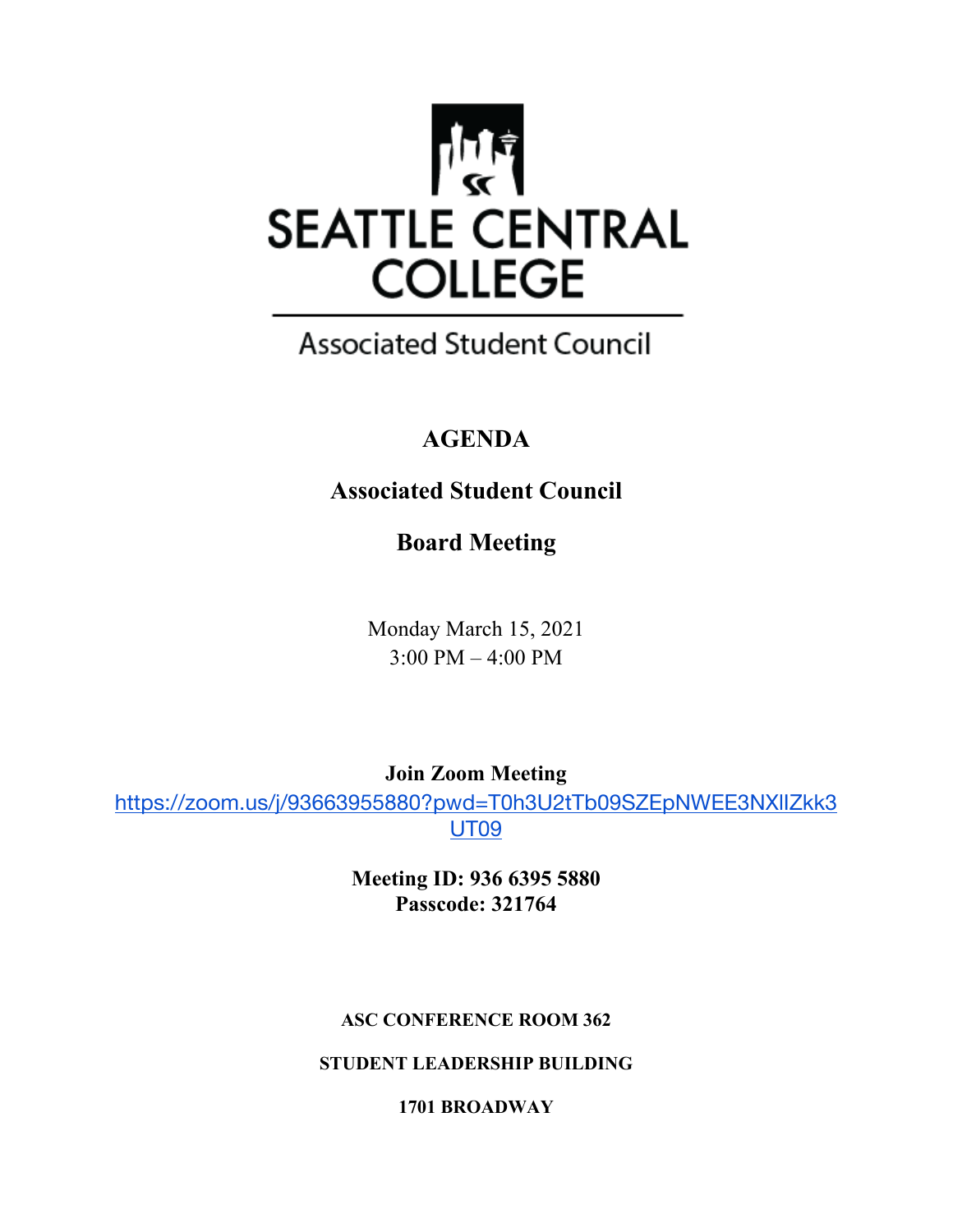### **Associated Student Council Members**

| <b>Executive of Issues &amp; Concerns.</b> |
|--------------------------------------------|
| <b>Executive of Legislative Affairs.</b>   |
|                                            |
|                                            |
|                                            |
|                                            |
|                                            |
|                                            |
|                                            |
|                                            |
| Representative, Health Education Center    |
| Representative, Seattle Maritime.          |
|                                            |

#### **Advisor: Dennis Coy Denman**

#### **QUESTIONS?**

#### Associated Student Council Staff – Seattle Central College

1701 Broadway Seattle, WA 98122.

(206) 934-3890

asc-admin.central@seattlecolleges.edu

#### \**BARRIER FREE LOCATION – REASONABLE ACCOMODATIONS FOR PERSONS WITH DISABILITIES AVAILABLE UPON REQUEST\**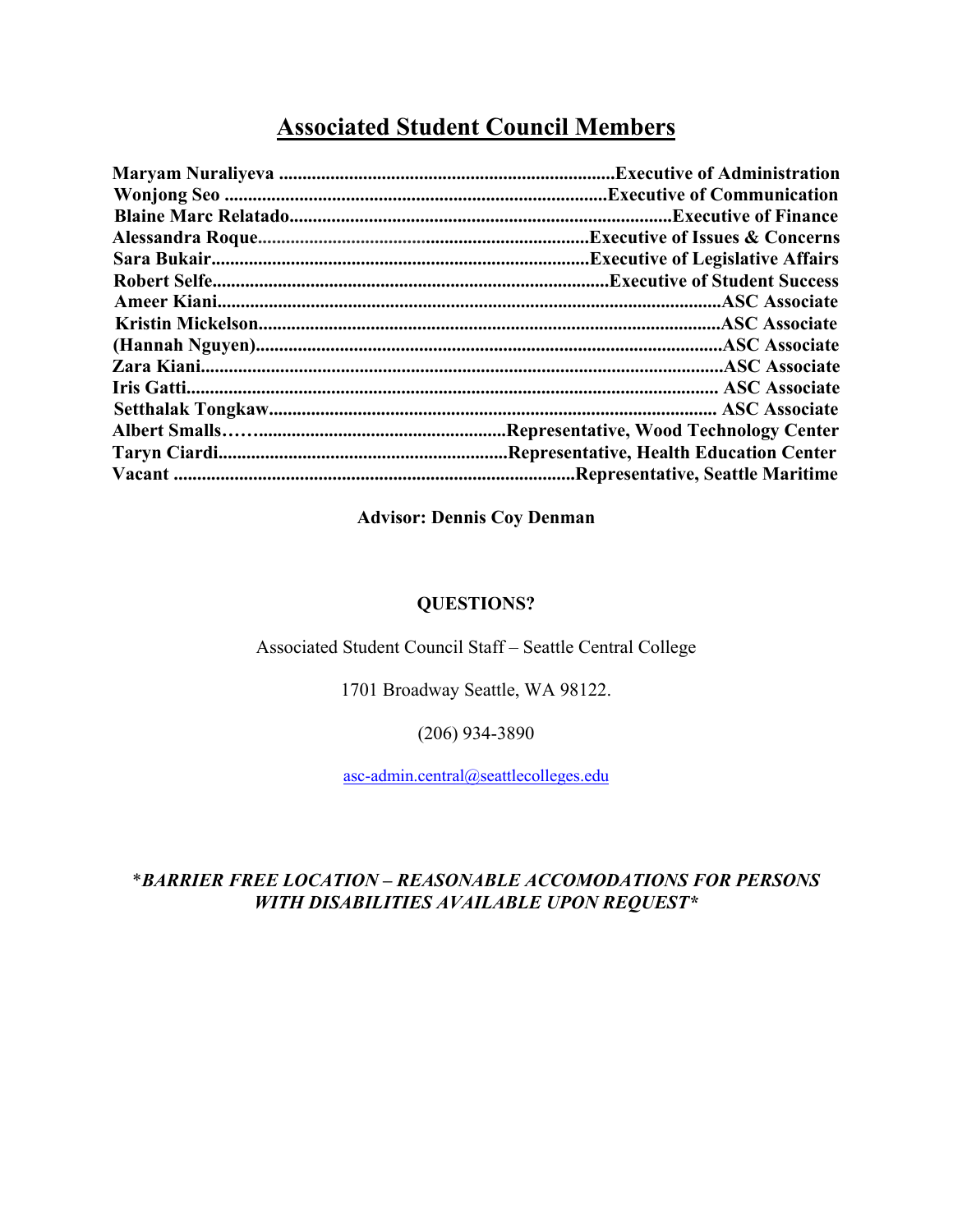# **ASSOCIATED STUDENT COUNCIL AGENDA**

#### A. **CALL TO ORDER** *(1 min)*

*Chairperson: Blaine Relatado – Executive of Finance*

#### B. **ROLL CALL** *(1 min)*

#### C. **LAND USE AND ACKNOWLEDGEMENT** (*1 min)*

*"I acknowledge the land on which we stand today as the traditional home of the Coast Salish people, the traditional home of all tribes and bands within the Duwamish, Suquamish, Tulalip and Muckleshoot nations. Without them, we would not have access to this gathering and to this dialogue. I ask that we take this opportunity to thank the original caretakers of this land who are still here."* 

#### D. **APPROVAL OF MINUTES** *(2 min)*

1. Approve minutes from March 8, 2021 ASC meeting

#### E. **PUBLIC COMMENT PERIOD** *(5 min)*

#### F. **OLD BUSINESS** *(5 min)*